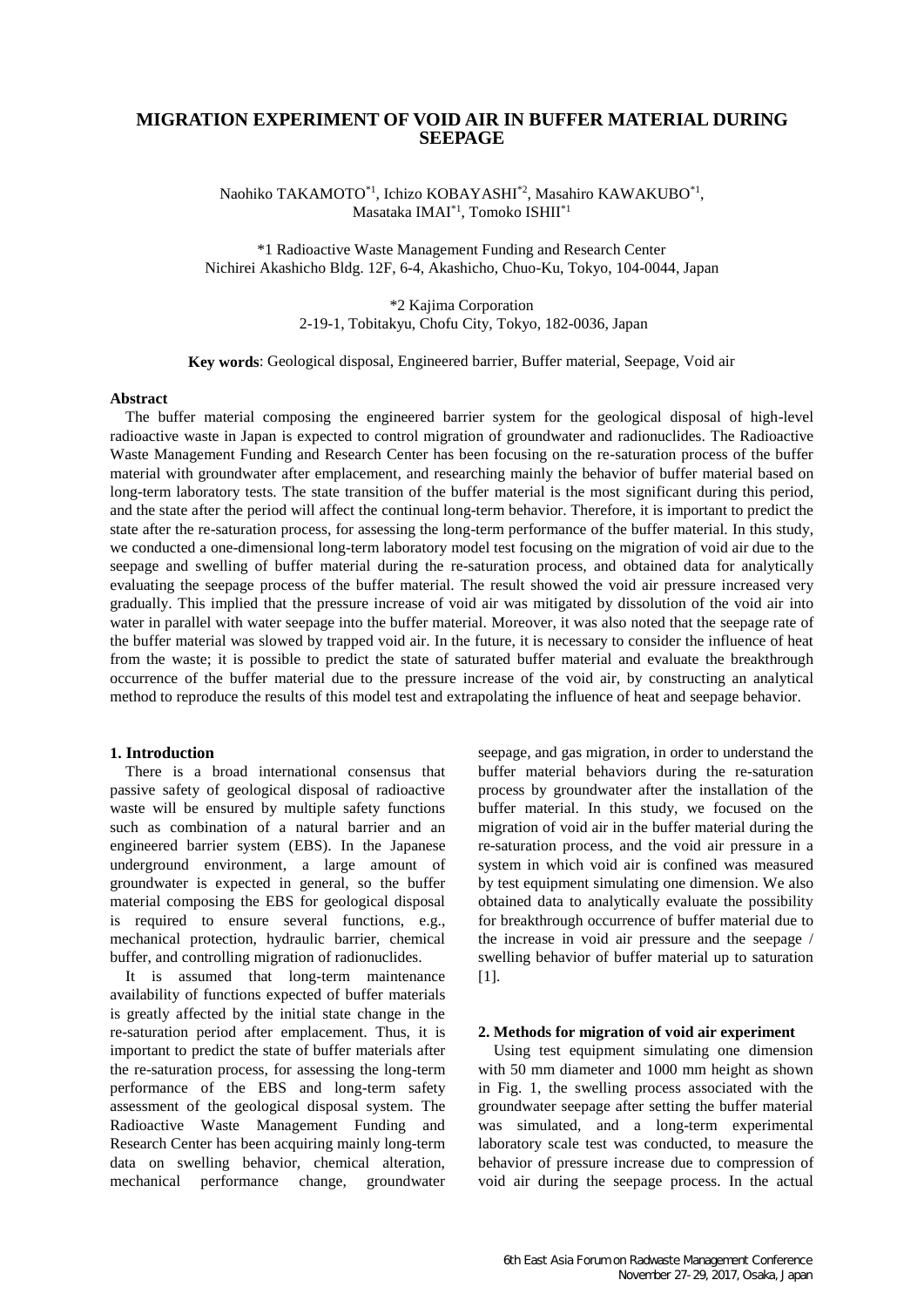repository, groundwater seepage due to spring water from the bedrock occurs from around the buffer material toward the inside, so that void air may be trapped inside the buffer material, and uniform saturation of the buffer material may be inhibited. As a result, void air pressure may increase during re-saturation. Therefore, in this test, it is assumed that the void air was trapped inside the buffer material, and seepage water was fed from top and bottom in the test equipment. The void air pressure was measured at the center of the cell. Because migration of the void air indicates a change in degree of saturation, the saturation change of the buffer material was measured. Resistivity measurement was used as a method of measuring the saturation change in the buffer material without disturbing the specimen. In this resistivity measurement, a current is passed between electrodes in contact with the buffer material, and the degree of saturation is calculated from the resistance value between the electrodes. The correlation between the resistivity and the degree of saturation for buffer material was previously obtained by a preliminary laboratory test (Fig. 2) [2]. In the one-dimensional test equipment, 39 electrodes were installed at intervals of 25 mm, the resistivity value was measured, and the change in the degree of saturation for the buffer material was investigated. A mixture of bentonite (Kunigel V1) and sand was employed as a buffer material, with silica sand of 30 wt% against total weight. The buffer material was compacted and filled in an acrylic resin cell to avoid the occurrence of a gap at the interface between the

acrylic resin cell and the specimen. The dry density of the specimens was  $1.6 \text{ Mg/m}^3$ . The volume of void air in the buffer material at this density will be approximately 20% to 40% under the pressure of one atmosphere. Table 1 shows the test conditions and measurement items.

To measure void air pressure, as conditioning of the state in the cell, two water feeding methods of flow rate control and pressure control were used. In order to avoid breakthrough occurrence of the buffer material due to the initial sudden feeding of water under pressure control, distilled water was fed by flow rate control at the initial stage of the test until the buffer material swelled to a certain extent. Subsequently, the pressure control was switched when it was confirmed from the resistivity distribution that the seepage region was generated  $(50)$ days later). The resistivity distribution, the amount of feeding water, the void air pressure, and the feeding pressure were measured at regular intervals. The pressure was measured with an absolute pressure gauge to avoid the influence of atmospheric pressure. The feeding water pressure was gradually increased to avoid breakthrough occurrence of buffer material due to sudden feeding of water; the behavior of void air pressure was measured at 876 kPa (corresponding to 1 MPa of a general gauge pressure gauge). As for the seepage rate in the situation where the void air was not trapped, the test was separately carried out under the water feeding condition from the lower part using the same shaped test equipment (the setting for which the air escapes to the top part) [1, 3].



Fig. 1 Test equipment for migration of void air in the saturating buffer material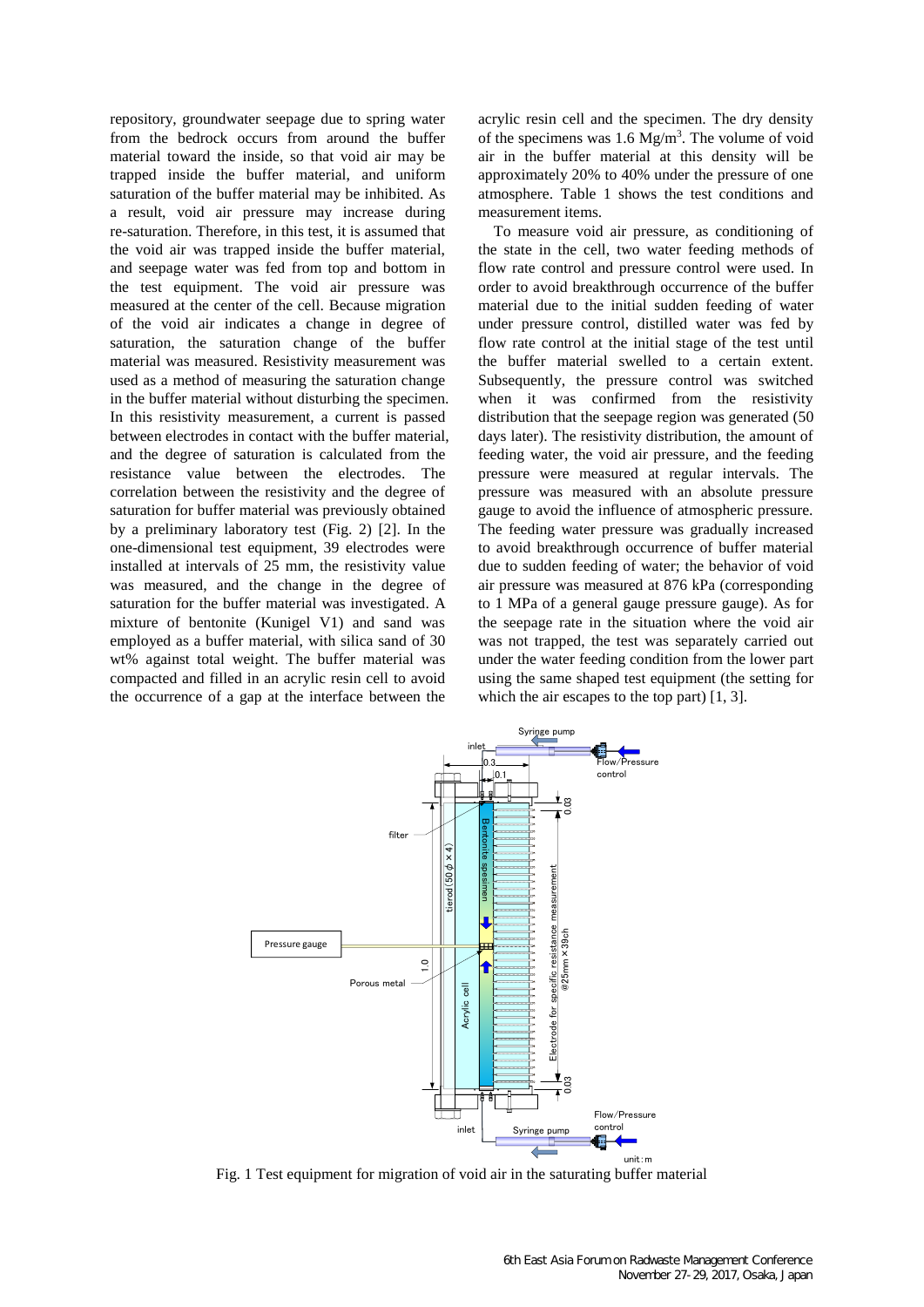

Fig. 2 Relationships between resistivity and degree of saturation of buffer material with various dry densities [2]

| 1 acto 1 - 1 col contribution and model chichi itemp |                       |                    |                         |
|------------------------------------------------------|-----------------------|--------------------|-------------------------|
| Bentonite dry density                                | Initial water content | Liquid             | Measurement items       |
| $1.6 \text{ Mg/m}^3$                                 | $10\%$                | Distilled<br>water | Resistivity             |
| (mixture of bentonite)                               |                       |                    | Amount of feeding water |
| and silica sand)                                     |                       |                    | Void air pressure       |
| Kunigel V1: 70 wt%                                   |                       |                    | Feeding pressure        |
| Silica sand: 30 wt%                                  |                       |                    | Swelling pressure       |

Table 1 Test conditions and measurement items

#### **3. Results and Discussion**

After 50 days from the start of the test, regions with decreased resistivity were formed at the upper and lower ends of the specimen. This means that a certain degree of seepage area due to feeding water was formed. Therefore, it was switched to pressure control on the 53rd day after starting the test. Fig. 3 shows the temporal change in the void air pressure and inflow rate after switching to pressure control. To avoid breakthrough due to water feeding through the



Fig. 3 Temporal change in the void air pressure and inflow rate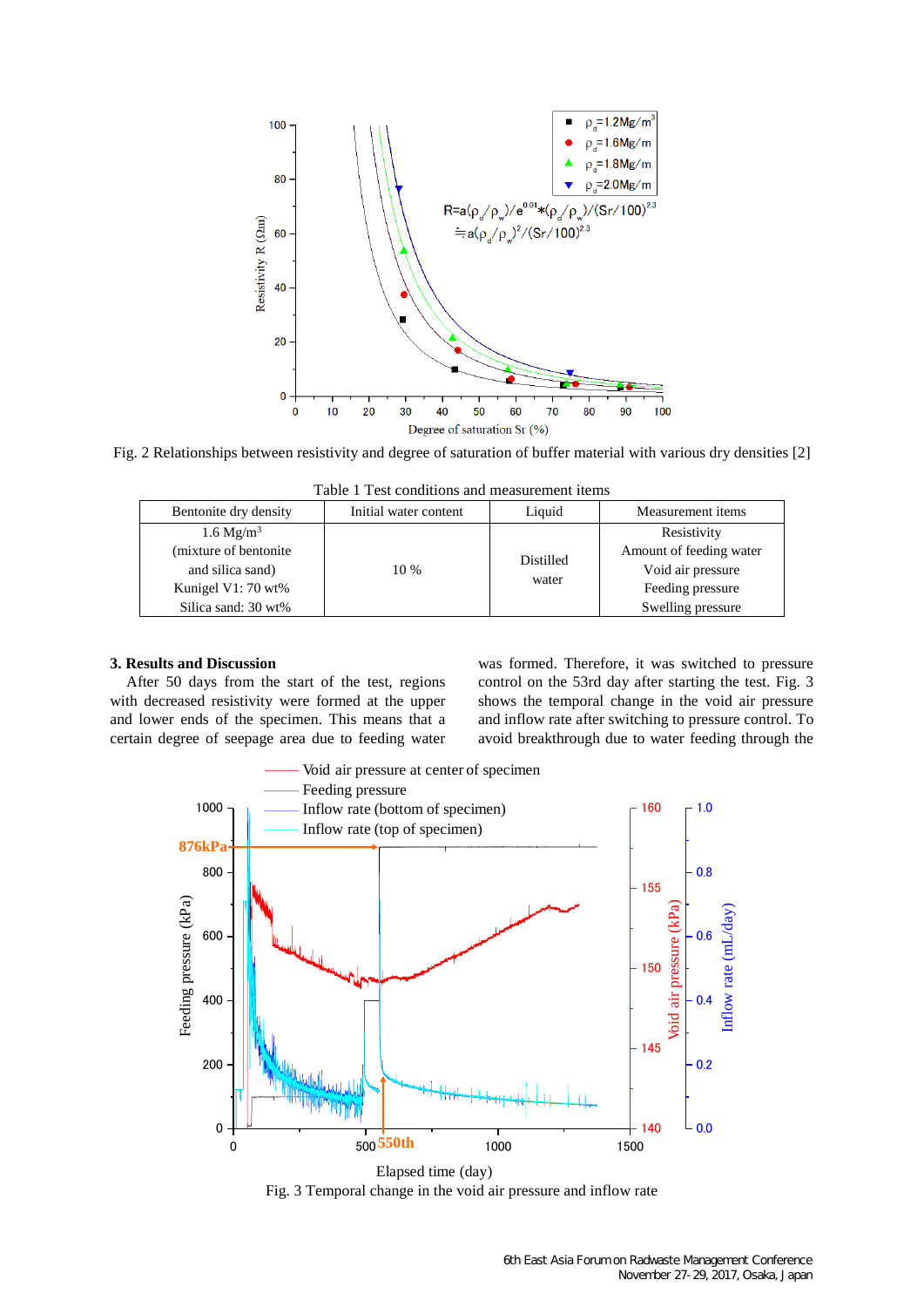buffer material, the feeding pressure was increased step by step with the initial pressure of 10 kPa. Finally, the feeding pressure was increased to 876 kPa on the 550th day. At the stage where the feeding pressure was low, the void air pressure decreased. Because this implied that the seepage rate due to the capillary phenomenon of the pore water was faster than the feeding rate, negative pressure seems to have been reached in this state. In addition to the above, there is a possibility that the void air pressure decreased due to dissolution of void air into pore water. However, at this time, the surface area and amount of pore water were small, so the influence for increase of void air pressure due to dissolution of void air in pore water was presumed to be small. When the feeding pressure was set to 876 kPa, the void air pressure was increased. At this time, it was implied that a saturated region confining void air was formed. Subsequently, as the seepage of the central unsaturated region progressed, the void air pressure increased with a constant gradient: the increase was about 3 kPa in about 2 years and was a very slow rate. After setting the feeding pressure to 876 kPa, the feeding rate stabilized and gradually decreased compared to the period before the feeding pressure was set to 876 kPa. This implied that irregular void air migration had not occurred and void air pressure changed by compression of the void air volume due to water seepage. At this time, the balance of mass transfer to the specimen seems to have been dominated by feeding and dissolution of the void air into the pore water. Therefore, the pressure increases of the void air caused by the groundwater seepage from the surroundings of the buffer material were expected to be mitigated by the dissolution of the void air into the pore water, and it was considered that breakthrough of the buffer material due to pressure increase in void air did not occur.



Fig. 4 Temporal transition of the saturation distribution converted from the resistivity (pressure control process)

Fig. 4 shows the temporal transition of the saturation distribution converted from the resistivity during the pressure control process. Under the condition that the initial water content was 10%, the degree of saturation of the buffer material was about 40%. As shown in Fig. 4, the degree of saturation gradually changed from the top and the bottom toward the center of the specimen, and the degree of saturation reached to about 90% at the top and bottom. However, from the 400th day, the s resistivity of the upper and lower parts tended to decrease. These decreases in resistivity mean

decreases in the degree of saturation when the dry density is constant. On the other hand, when the density changes, it does not necessarily mean a change in the degree of saturation. As the swelling proceeds, the upper and lower end faces of the specimen may be compressed by the specimen swelling and the dry density may increase. In this case, assuming that the degree of saturation is constant at 100% and calculating the density from the change in resistivity by Fig.2, the dry density has increased from  $1.76$  to  $1.79$  Mg/m<sup>3</sup>. From the complete saturation line shown in Kobayashi et al.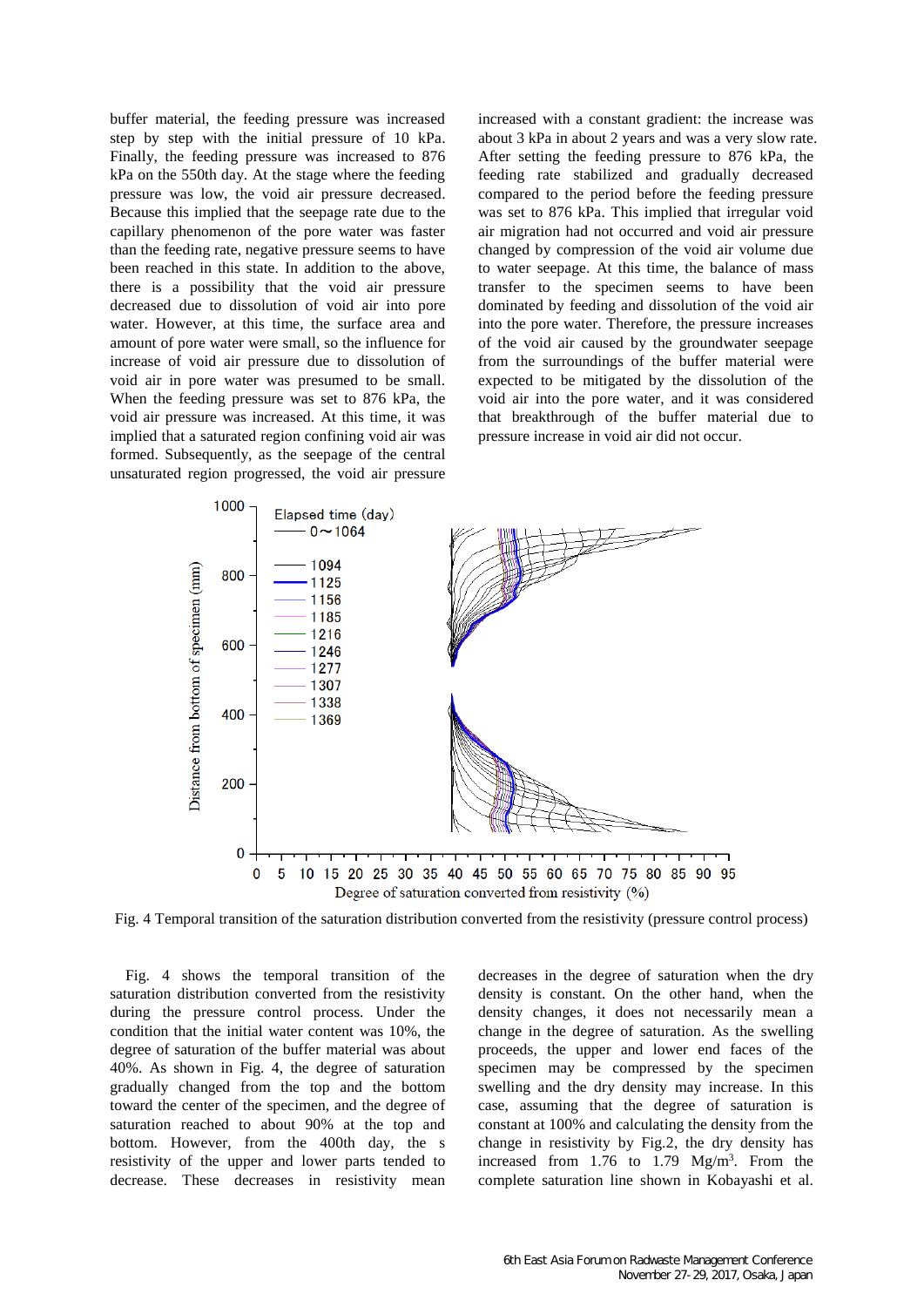(2007) [4], the swelling pressure of Kunigel V1 alone with a dry density of  $1.8 \text{ Mg/m}^3$  is about  $1.42 \text{ MPa}$ . In this test, because the pressure acting on the upper and lower end faces was 1.6 MPa, an increase in dry density due to consolidation may have occurred. On the other hand, as compared with the temporal change of the saturation distribution under the condition that the air escapes to the upper part tested separately (Fig. 5) [1,3], for example, the increase range in saturation after about 1100 days reached about 400 mm from the upper and lower end faces of this test result, whereas in the test result of the

condition that air escapes to the upper part, it reached the increase range of saturation of about 600 mm or more (blue bold line in Fig. 4 and Fig. 5). Therefore, it was found that the seepage rate of the buffer material was slowed by the void air trapped inside the buffer material. Also, as shown in Fig. 5, there was no decrease in resistivity on the lower face side as shown in Fig. 4. Therefore, it is evident that the propagation of pressure is different in the state where the void air has escaped, and the density difference of the buffer material hardly occurs.



that the air escapes to the top part [1, 3]

## **4. Conclusion**

In this study, in order to evaluate the seepage process of buffer material during the re-saturation process, focusing on the migration of void air accompanying swelling, we conducted a long-term laboratory experimental model test simulating one dimension in a system in which void air is confined. As a result of this model test, the pressure of void air increased very gradually; it was learned that the pressure increasing of void air was mitigated by dissolution of the void air to water in parallel with water seepage into the buffer material. As the void air was trapped, it was revealed that the seepage rate of the buffer material slowed down.

In the actual disposal pit, because the void air pressure increases by the heat from the waste and the solubility of air decreases due to the temperature increase of the pore water, it is expected that the void air pressure increases. Therefore, it is necessary to consider the influence of heat generated during the seepage period. This model test was a test at room temperature; in the future, based on the separately obtained seepage rate [1, 3], it is expected that the behavior of the void air pressure at the repository can be evaluated by simulating in consideration of the influence of heat and dissolved amount of air. It is assumed that the behavior of the void air pressure at the repository can be evaluated by simulating the influence of the dissolved amount of heat and air. Furthermore, it is expected that a method showing the state after saturation of the buffer material can be constructed by studying a three-dimensional mechanical simulation which combines various behaviors during the re-saturation process. Indicating the state of the buffer material after saturation leads to the initial state of safety assessment, which is important information for the evaluation of the long-term safety of the repository.